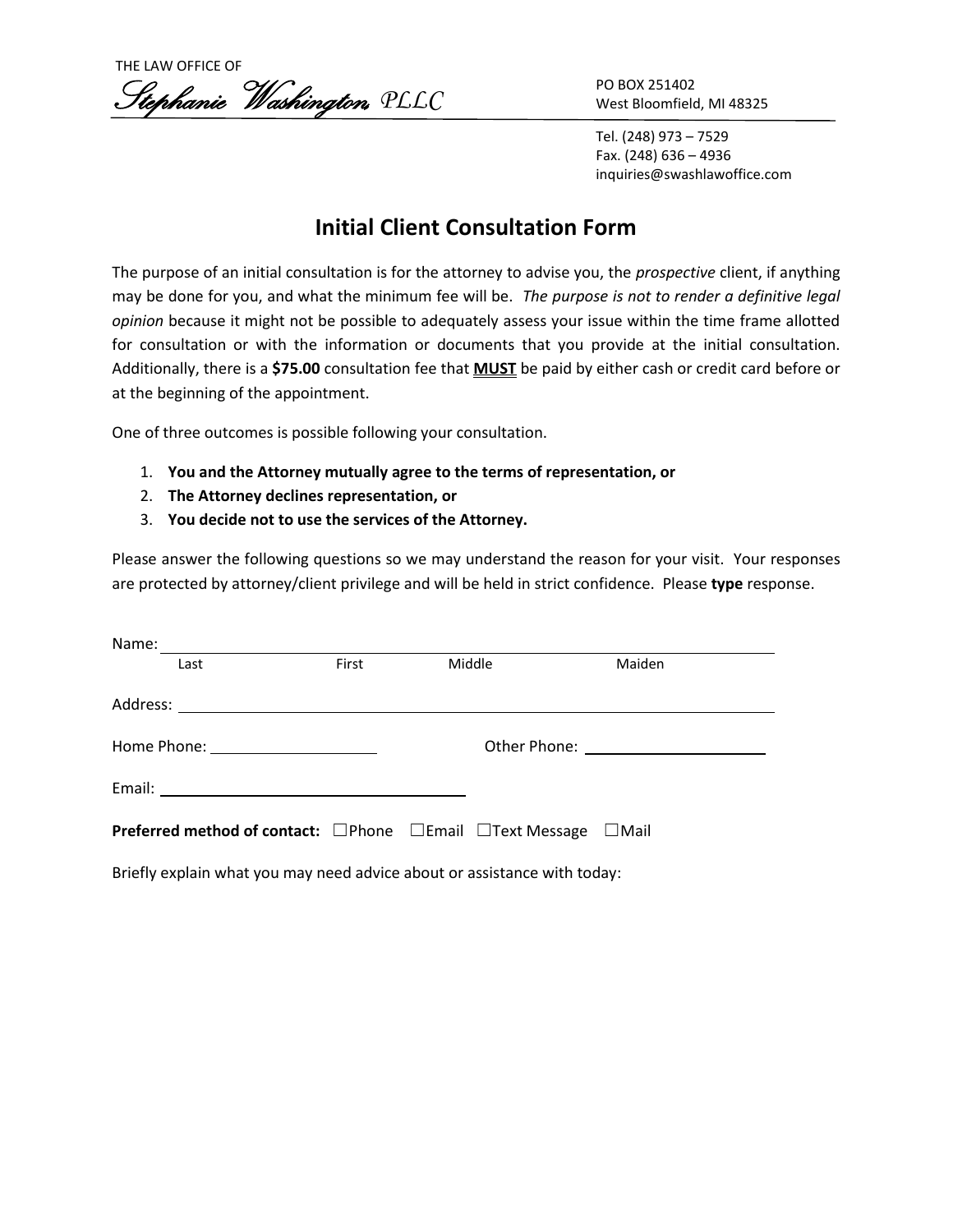Are there other parties involved? (e.g.: friend, neighbor, person who entered into a contract etc. anybody who is going to be a part to the case.)

| List the documents or papers that you think may help us to understand the issues.<br>1.                                                 |                                                                                                                                                                                                                               |
|-----------------------------------------------------------------------------------------------------------------------------------------|-------------------------------------------------------------------------------------------------------------------------------------------------------------------------------------------------------------------------------|
| 2.                                                                                                                                      |                                                                                                                                                                                                                               |
| you at the end of the initial consultation.                                                                                             | NOTE: you must bring the original documents and a copy for the attorney to the consultation. The original will be returned to                                                                                                 |
| Are we the first attorneys you have consulted regarding this matter? Yes $\Box$ No $\Box$<br>If NO, why didn't you hire their services? |                                                                                                                                                                                                                               |
| Marital Status: $\Box$ Married $\Box$ Single $\Box$ Divorced $\Box$ Widowed $\Box$ Separated                                            |                                                                                                                                                                                                                               |
|                                                                                                                                         |                                                                                                                                                                                                                               |
| Are you known by any other names? Yes $\square$ No $\square$                                                                            |                                                                                                                                                                                                                               |
| If yes name(s)<br> <br>(A fictitious name, a nickname, a former name, your maiden name etc.)                                            |                                                                                                                                                                                                                               |
| Where are you employed?<br><u> Where are you employed?</u>                                                                              |                                                                                                                                                                                                                               |
|                                                                                                                                         |                                                                                                                                                                                                                               |
| of someone (friend or relative) you believe will always know how to contact you.                                                        | If your mail is returned as undeliverable or your telephone service terminated, please provide the name                                                                                                                       |
|                                                                                                                                         | Relationship: The contract of the contract of the contract of the contract of the contract of the contract of the contract of the contract of the contract of the contract of the contract of the contract of the contract of |
|                                                                                                                                         |                                                                                                                                                                                                                               |
|                                                                                                                                         |                                                                                                                                                                                                                               |
|                                                                                                                                         |                                                                                                                                                                                                                               |
|                                                                                                                                         |                                                                                                                                                                                                                               |